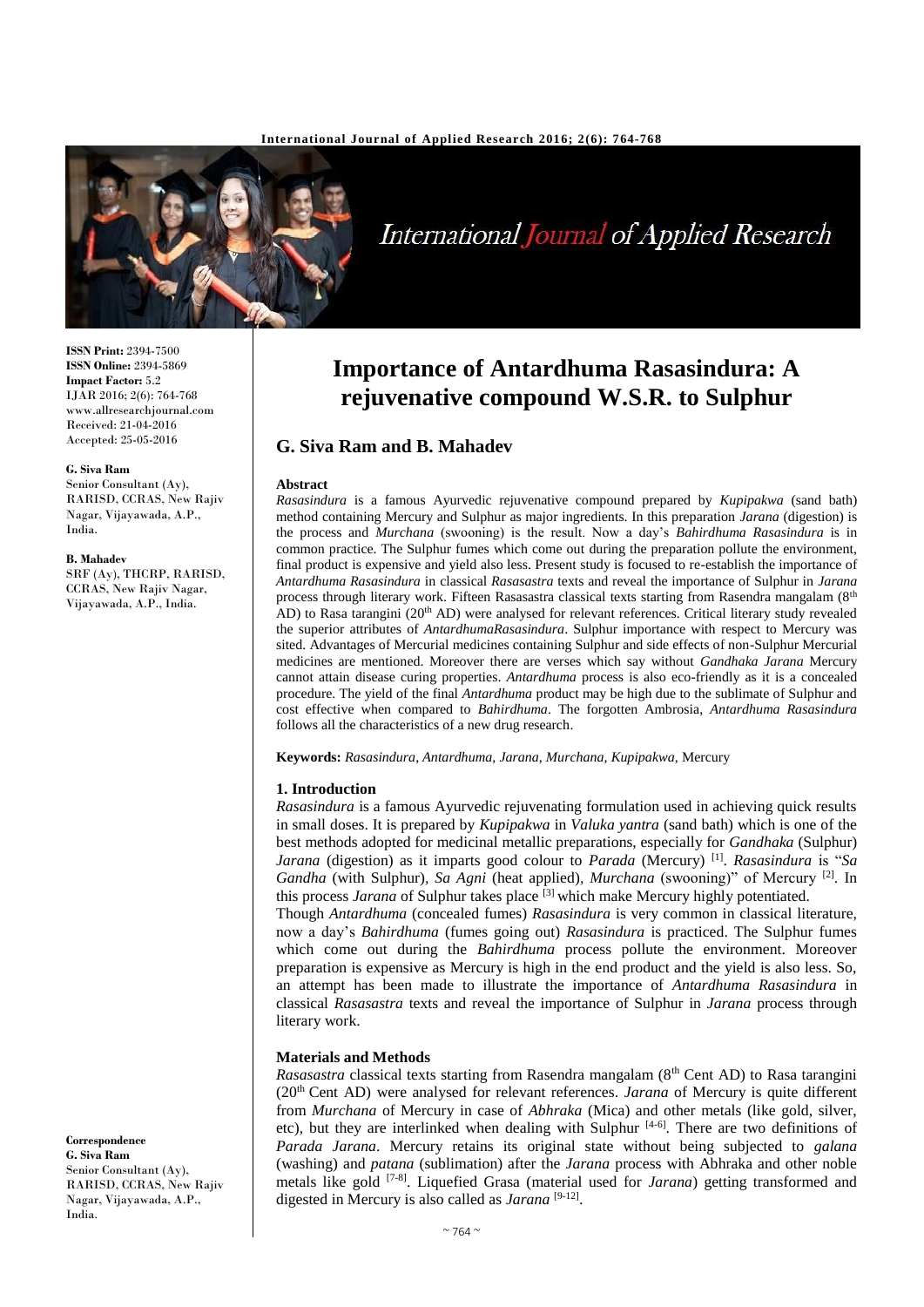In *Murchana* Mercury attains disease curing capability [13-16], specifically when *Murchana* is done with Sulphur<sup>[17]</sup>. Jarana and *Murchana* are synonyms according to Ayurveda prakasha [18] , which can be applied in case of *Murchana* and *Jarana* of Mercury with Sulphur only. Mercury becomes red coloured after *GandhakaJarana* [19] , *Parada Bandhana* (solid state of Mercury) is the outcome of *Jarana*<sup>[20]</sup> and also after *Gandhaka Jarana* Mercury becomes *Baddha* (solid state) [21] . *Gandhaka Jarana* of Mercury is two types: [22] *Antardhuma* and *Bahirdhuma*. *Murchana* of Mercury with Sulphur are 2 types: [23] *Antardhuma* (concealed fumes) and *Bahirdhuma*  (fumes going out); also 3 types: [24] *Nirdhuma* (no fumes like *Kajjali* preparation), *Antardhuma* and *Bahirdhuma*.

## **Importance of Sulphur regarding Mercury**

In all *Rasa* and *Uparasa* Sulphur is superior [25] . Sulphur is best in imparting colour to Mercury, in *Parada Bandhana* (solidifying Mercury), in digestion (Paka and *Jarana*) of Metals in Mercury and also controls the fickleness of Mercury [26] . Even though Mercury is *Satavedhi* (hundred times penetrative in alchemy), *Sahasravedhi* (thousand times penetrative) or *Kotivedhi* (ten million times penetrative) one can only attain *Siddha* (success in treatment) by preparing paste of Mercury with Sulphur for internal use <sup>[27]</sup>. According to classics First *Jarana* for Mercury should be of Sulphur and physician who utilizes Mercury without *Gandhaka Jarana* is liable to be cursed by God <sup>[28]</sup>. Importance of Sa-Gandha (with Sulphur) *Murchana* and side effects of *Nir-Gandha* (without Sulphur) *Murchana* of Mercury has been cited in the texts [29] . Without *Gandhaka Jarana* Mercury cannot attain disease curing properties [30-32].

## **Importance of** *Antardhuma Parada Jarana***:**

*In Antardhuma Sa-Gandha Parada Murchana* mouth of the *Kupi* (flask) is sealed and *Gandhaka Jarana* is carried out in

the process of *Sa-Gandha Parada Murchana* [33] . *Jarana* is the process and result is *Murchana*. The method of *Parada Jarana* where there is no loss in Mercury should be followed [34] , which is only possible in *Antardhuma*. *Shadguna* (six parts) or *Sataguna* (hundred parts) Sulphur undergone digestion by *Antardhuma* method imparts colour (red) to Mercury and acquires *Sahasravedha* for silver, copper and lead [35-36] . It is well known that Mercury which attains *Loha vedha* (Alchemy) property is also capable of *Deha vedha* (body transmutation).

Superior attributes of *Antardhuma Gandhaka Jarita* Mercury have been cited in classical texts. *Antardhuma Samaguna Gandhaka Jarita* Mercury (equal amount of Sulphur digested mercury in concealed method) acquires disease curing properties [37] , whereas *Bahirdhuma Gandhaka* Jarita Mercury (Sulphur digested Mercury in open method) attains this quality after *Shadguna* (six parts of Sulphur) *Jarana* only. This variation is due to inadequate *Jarana* of Sulphur in Bahirdhuma method [38-39].

## *Yantra* **(instruments) mentioned for** *Parada Jarana***:**

The first *yantra* (similar to *Musha yantra*) for *Parada Jarana* was described in Rasendra mangalam in which *Antardhuma* Gandha *Jarana* was carried out [40] . *Rasasastra* texts mentioned various *yantra*s *Gandhaka Jarana* of Mercury like *Garbha yantra* [41] , *Kurma/ Kacchapa yantra* [42] , *Istika yantra* <sup>[43]</sup>, *Tula yantra* <sup>[44]</sup>, *Kostika yantra* <sup>[45]</sup>, *Somanala yantra* <sup>[46]</sup>, *Valuka yantra* [47] , *Bhudhara yantra* [48-49] , and *Musha yantra* [50] , *kupiyantra*, *Valukayantra*, *Nalikayantra*, *Mushayantra*, *Bhudharayantra*, Somanala *yantra*, Nabhi *yantra*, Chakraka *yantra*, Jala *yantra*, Vidhayadara *yantra*, *Damarukayantra*, *Sthaliyantra*, *Dhupayantra* all for *Antardhuma* process*;* except *Hamsa yantra* and *Palika yantra* [51] which are used for *Bahirdhuma Gandhaka Jarana*.

| <b>Tuble 1.</b> Dhowing formulations shinkle to religionant |                          |                          |                                    |                    |                  |  |  |  |
|-------------------------------------------------------------|--------------------------|--------------------------|------------------------------------|--------------------|------------------|--|--|--|
| S.no                                                        | <b>Name</b>              | Colour                   | <b>Process</b>                     | <b>Time</b>        | <b>Reference</b> |  |  |  |
| $\mathbf{1}$                                                | Mruta Suta               | Raktabha                 | <b>Antardhuma</b>                  |                    | RHT 14/2-6       |  |  |  |
|                                                             |                          |                          | (Angara paka)                      |                    |                  |  |  |  |
| 2                                                           | <b>Bhaskara</b><br>Udaya | Kamalacchavi             | Valuka yantra Kupipakwa            | 3 days             | RPS 3/10-12      |  |  |  |
|                                                             | Rasa                     |                          |                                    |                    |                  |  |  |  |
| 3                                                           | Rasa Bhasma              | Rakta                    | Valuka yantra Kupipakwa (Adhastha) | $1\frac{1}{2}$ day | RPS 3/15-18      |  |  |  |
| $\overline{4}$                                              | Rasa Bhasma              | Aruna kamalacchavi       | Valuka yantra Kupipakwa            | 2 days             | RPS 3/19-22      |  |  |  |
| $\overline{5}$                                              | Rasa Bhasma              | Padmaraga<br>nibha       | <b>Antardhuma</b>                  | $\frac{1}{2}$ day  | $R.C$ 1/5-11     |  |  |  |
|                                                             |                          | prabha                   | Valuka vantra                      |                    |                  |  |  |  |
| 6                                                           | Rasa Bhasma              | Balarka sannibham        | <b>Antardhuma</b>                  | 1 day              | R.C 1/85-92      |  |  |  |
|                                                             |                          |                          | Kupipakwa                          |                    |                  |  |  |  |
| $\overline{7}$                                              | Rasa Parpatika           | Padmaraga<br>nibha       | Kupipakwa                          | 1 day              | R.C 1/93-95      |  |  |  |
|                                                             |                          | prabha                   |                                    |                    |                  |  |  |  |
| 8                                                           | Kamadeva Rasa            | Daradena sama            | <b>Antardhuma</b>                  | $\frac{1}{2}$ day  | R.C 7/88-96      |  |  |  |
|                                                             |                          |                          | Valuka yantra Kupipakwa            |                    |                  |  |  |  |
| 9                                                           | Haragouri Rasa 1         | $\overline{\phantom{a}}$ | Valuka yantra Kupipakwa            | 2 days             | RSK 4/90-92      |  |  |  |
| 10                                                          | Haragouri Rasa 2         | $\overline{a}$           | Valuka yantra Kupipakwa            | 2 days             | <b>RSK 4/93</b>  |  |  |  |
| $\overline{11}$                                             | Kamadeva rasa            |                          | Valuka yantra Kupipakwa            | 2 days             | <b>RSK 4/94</b>  |  |  |  |
| 12                                                          |                          | Sindura dvuti            | Valuka yantra Kupipakwa            |                    | Rse.C 2/13       |  |  |  |
| $\overline{13}$                                             | Rasasindura              |                          | Valuka yantra Kupipakwa            |                    | Rse.C 2/14       |  |  |  |
| 14                                                          | Rasa Bhasma              | Bandhuka pushpa          | <b>Antardhuma</b>                  | 3 days             | RSS 1/62-64      |  |  |  |
|                                                             |                          |                          | Valuka yantra Kupipakwa            |                    |                  |  |  |  |
| 15                                                          | Rasasindura              | Tarunaditya              | Valuka yantra Kupipakwa            | $\frac{1}{2}$ day  | RSS 1/65-67      |  |  |  |
| 16                                                          | Rasasindura              |                          | Antardhuma (Adhastha)              | $1\frac{1}{2}$ day | RSS 1/68-72      |  |  |  |
|                                                             |                          |                          | Valuka yantra Kupipakwa            |                    |                  |  |  |  |
| 17                                                          | Kamadeva Rasa            | Daradena samam           | <b>Antardhuma</b>                  | 1 day              | RSS 5/34-41      |  |  |  |
|                                                             |                          |                          | Valuka yantra Kupipakwa            |                    |                  |  |  |  |
| 18                                                          | Rasasindura              | Arunabha                 | <b>Bahirdhuma</b>                  | 3 days             | AP 1/397         |  |  |  |
|                                                             |                          |                          | Valuka yantra Kupipakwa            |                    |                  |  |  |  |
| 19                                                          | Rasa Bhasma              | Kumkuma pinjara          | <b>Bahirdhuma</b>                  | $1\frac{1}{2}$ day | AP 1/398         |  |  |  |

**Table 1:** Showing formulations similar to *Rasasindura*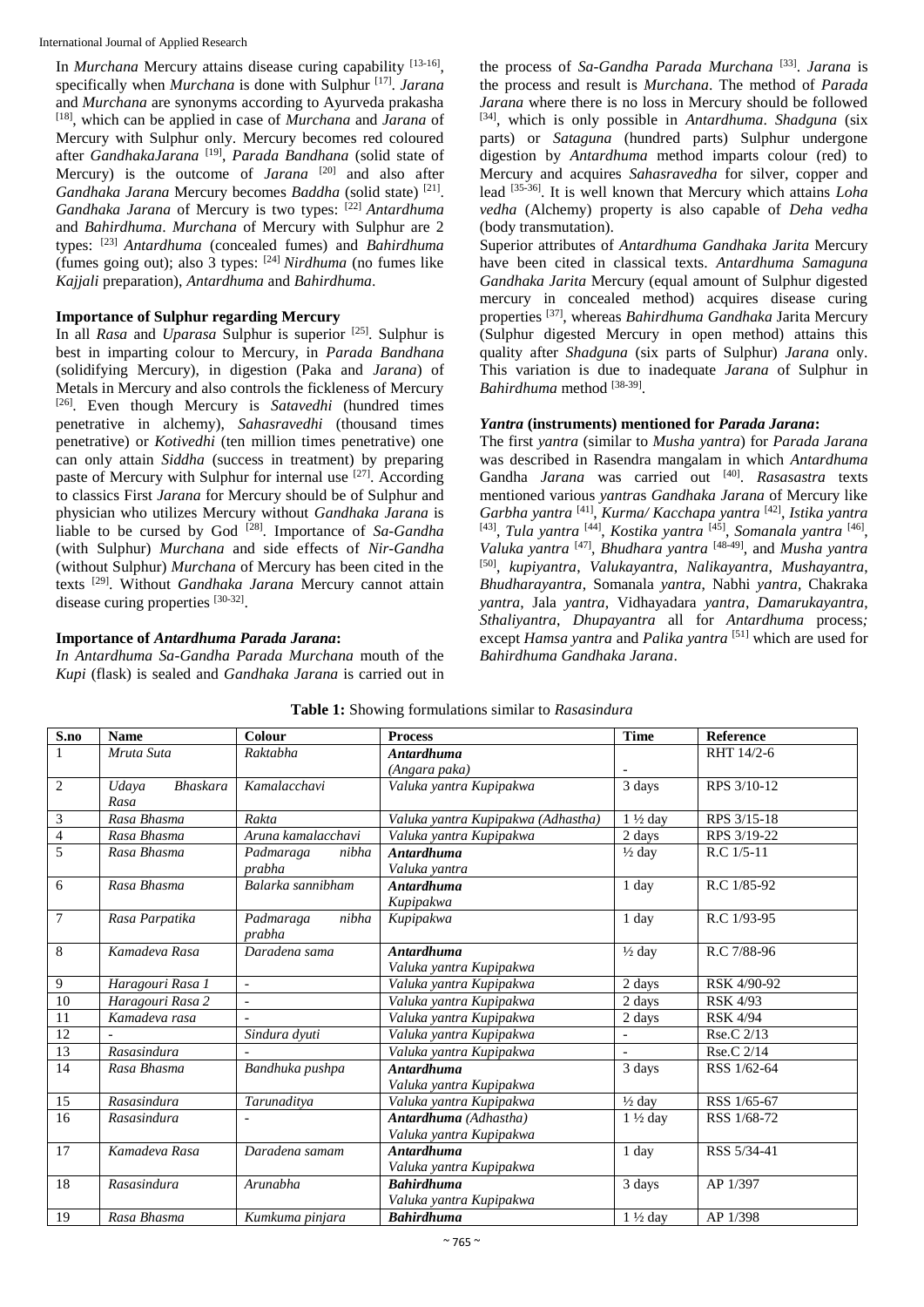|                 |             |                           | Valuka yantra Kupipakwa |                    |                 |
|-----------------|-------------|---------------------------|-------------------------|--------------------|-----------------|
| 20              | Rasa Bhasma | <b>Bandhuka</b><br>pushpa | <b>Antardhuma</b>       |                    | AP 1/401-403    |
|                 |             | aruna ishajasya           | Valuka yantra Kupipakwa | 3 days             |                 |
| 21              | Rasasindura | Sindura Sadrus            | Valuka yantra Kupipakwa | $\frac{1}{2}$ day  | AP 1/426-428    |
| 22              | Suta Bhasma | Tarunaditya sannibha      | <b>Antardhuma</b>       |                    | AP 1/428-435    |
|                 |             |                           | Valuka yantra Kupipakwa | 1 day              |                 |
| 23              | Suta Bhasma | ÷,                        | Antardhuma (Adhastha)   | $1\frac{1}{2}$ day | AP 1/436-441    |
|                 |             |                           | Valuka yantra Kupipakwa |                    |                 |
| 24              | Rasasindura | Daradakaram               | <b>Bahirdhuma</b>       | 1 day              | YR (Pg:155) 1-8 |
|                 |             |                           | Valuka yantra Kupipakwa |                    |                 |
| 25              | Rasa Bhasma | Kumkuma pinjara           | Valuka yantra Kupipakwa | $1\frac{1}{2}$ day | YR (Pg:155) 1-2 |
| $\overline{26}$ | Rasa Bhasma | <b>Bandhuka</b><br>pushpa | <b>Antardhuma</b>       | 3 days             | YR (Pg:156) 1-5 |
|                 |             | aruna                     | Valuka yantra Kupipakwa |                    |                 |
| 27              | Rasasindura | Surya<br><b>Balaruna</b>  | <b>Bahirdhuma</b>       | 6<br>hours         | RT 6/162-167    |
|                 |             | sannibha                  | Valuka yantra Kupipakwa | after              |                 |
|                 |             |                           |                         | sealing            |                 |
| 28              | Rasasindura | Arunotpala prakasha       | <b>Bahirdhuma</b>       | $6+6$ hours        | RT 6/168-176    |
|                 |             |                           | Valuka yantra Kupipakwa |                    |                 |
| 29              | Rasasindura | Sona varna                | Antardhuma (Talastha)   | $\overline{a}$     | RT 6/177-182    |
|                 |             |                           | Kupipakwa; Puta paka    |                    |                 |
| 30              | Rasasindura | Hingulabha                | <b>Bahirdhuma</b>       | $\overline{a}$     | RT 6/183-184    |
|                 |             |                           | Valuka yantra Kupipakwa |                    |                 |
| 31              | Rasasindura | Rakta kamala              | <b>Bahirdhuma</b>       | $\blacksquare$     | RT 6/185        |
|                 |             |                           | Valuka yantra Kupipakwa |                    |                 |
| 32              | Rasasindura | Rakta kamala              | <b>Bahirdhuma</b>       | 1 day              | RT 6/186        |
|                 |             |                           | Valuka yantra Kupipakwa |                    |                 |
| 33              | Rasasindura | Rakta Kamala              | <b>Bahirdhuma</b>       | 1 day              | RT 6/187-188    |
|                 |             |                           | Valuka yantra Kupipakwa |                    |                 |
| 34              | Rasasindura | ÷,                        | <b>Bahirdhuma</b>       | 7 days             | RT 6/189        |
|                 |             |                           | Valuka yantra Kupipakwa |                    |                 |

**Abbreviations:** RHS: Rasahridaya tantra; RPS: Rasa prakasha sudhakara; RRS: Rasaratna samucchaya; RC: Rasa chintamani; Rse.C: Rasendra cintamani; RSK: Rasa sanketa kalika; RSS: Rasendra Sara Sangraha; AP: Ayurveda prakasha; YR: Yoga ratnakara; RT: Rasa tarangini

## **Discussion**

Processing Mercury and Sulphur to form red coloured product similar to *Rasasindura* probably started from 10<sup>th</sup> century AD. They were prepared in *Lohasamputa*, *Musha*, *Angarapaka*, *putapaka* methods, etc. *Valukayantra* (sand bath) was first mentioned in Rasahridaya tantra (10<sup>th</sup> centAD). *KachaKupi* (round bottomed glass flask) was first mentioned in Rasendra chudamani (12th cent AD) [52] . *KachaKupi* in *Valukayantra* for *Kupipakwa* was used from the period of Rasa prakasha sudhakara (13<sup>th</sup> cent AD). According to Rasendra cintamani Kupi can be made from glass, clay, gold, iron, silver [53]. *Rasasindura* word first appeared in Rasendra cintamani (15<sup>th</sup>) cent AD)  $^{[54]}$ .

Maximum *yantra*s mentioned for *Gandhaka Jarana* follow *Antardhuma* process. Although *Bahirdhuma Gandhaka Jarana yantra*s called Palika *yantra* was first mentioned in Rasendra chudamani (12 cent AD) [55] and *Hamsapakayantra* [56] is first cited in Rasarnavam (12 cent AD), but the use of *Hamsayantra* for *Bahirdhuma Gandhaka Jarana* was mentioned in Rasapaddhati (15<sup>th</sup> cent AD)<sup>[57]</sup>. Readable reference of *Bahirdhuma Gandhaka Jarana* is seen in Rasendra Cintamani (15<sup>th</sup> cent AD)<sup>[58]</sup> and Rasa Tarangini (20th cent AD) [59] . Clear emphasis on *Bahirdhuma Rasasindura* started from 17<sup>th</sup> century AD onwards where the use of *Salaka* (rod) in cleaning the blocked mouth of *Kupi* is cited <sup>[60]</sup>. This reveals *Antardhuma* was the most common process frequently used in *Rasasastra* than *Bahirdhuma* for preparing *Rasasindura* or product similar in preparation with a different name.

Some references [61-66, 67, 68] did not mention any verse in their process which could be concluded as *Antardhuma* or *Bahirdhuma*. Basing on the superior attributes and predominant use of *Antardhuma* they can be placed under *Antardhuma* method. Many such preparations named as *Parada Bhasma* can also be correlated with *Rasasindura*.

This can be justified from a quoted text which says, *Parada Bhasma* is actually *Maha Murchana* (mega swooning) of Mercury<sup>[69]</sup>.

*Gandhaka Jarana* refers to the contact duration of melted Sulphur with Mercury followed by bond formation and subsequent burning or evaporation of free Sulphur depending on *Bahirdhuma* or *Antardhuma* process. In *Bahirdhuma*  during *Jarana* process Sulphur reacts with oxygen and burns out, therefore final product is HgS (artificial Cinnabar). In *Antardhuma* during *Jarana* process Sulphur evaporates to form a sublimate and is evenly it may mix with the HgS compound physically (not chemically). Hence *Antardhuma Rasasindura* could be a well-blended mixture of Cinnabar and Sulphur. According to the theoretical estimation the final *Antardhuma* compound may also yield more than *Bahirdhuma* process.

Modern science listed Mercury under highly toxic metals. But the toxic levels of oral administered Mercury in the form of Cinnabar (HgS) are considerably low. Absorption of Cinnabar from the gastrointestinal tract is  $< 0.2\%$ , very less compared to other non-Sulphur Mercurial compounds. Solubility of Cinnabar is  $0.001g/L$  at 20 °C, which is quite low compared with other Mercurial compounds like Mercuric chloride (30- 70g/L at 20 °C)  $[70]$ . Detoxification of Mercury is done with chelating agents like Dimercaptosuccinic acid (DMSA)  $(C_4H_6O_4S_2)$ , Dimercapto-propane sulfonate (DMPS)  $(C_3H_8O_3S_3)$ . All these compounds contain Sulphur. Food supplements containing Sulphur are also recommended. Mercury has higher affinity towards Sulphur especially to thiols which leads to detoxification. Our body's natural detoxification system also works under this relation with the help of thiol complexes like glutathione  $(C_{10}H_{17}N_3O_6S)$ .

In *Rasasastra* advantages of Mercurial medicines containing Sulphur and side effects of non-Sulphur Mercurial medicines are mentioned <sup>[29]</sup>. Sulphur may considerably decrease the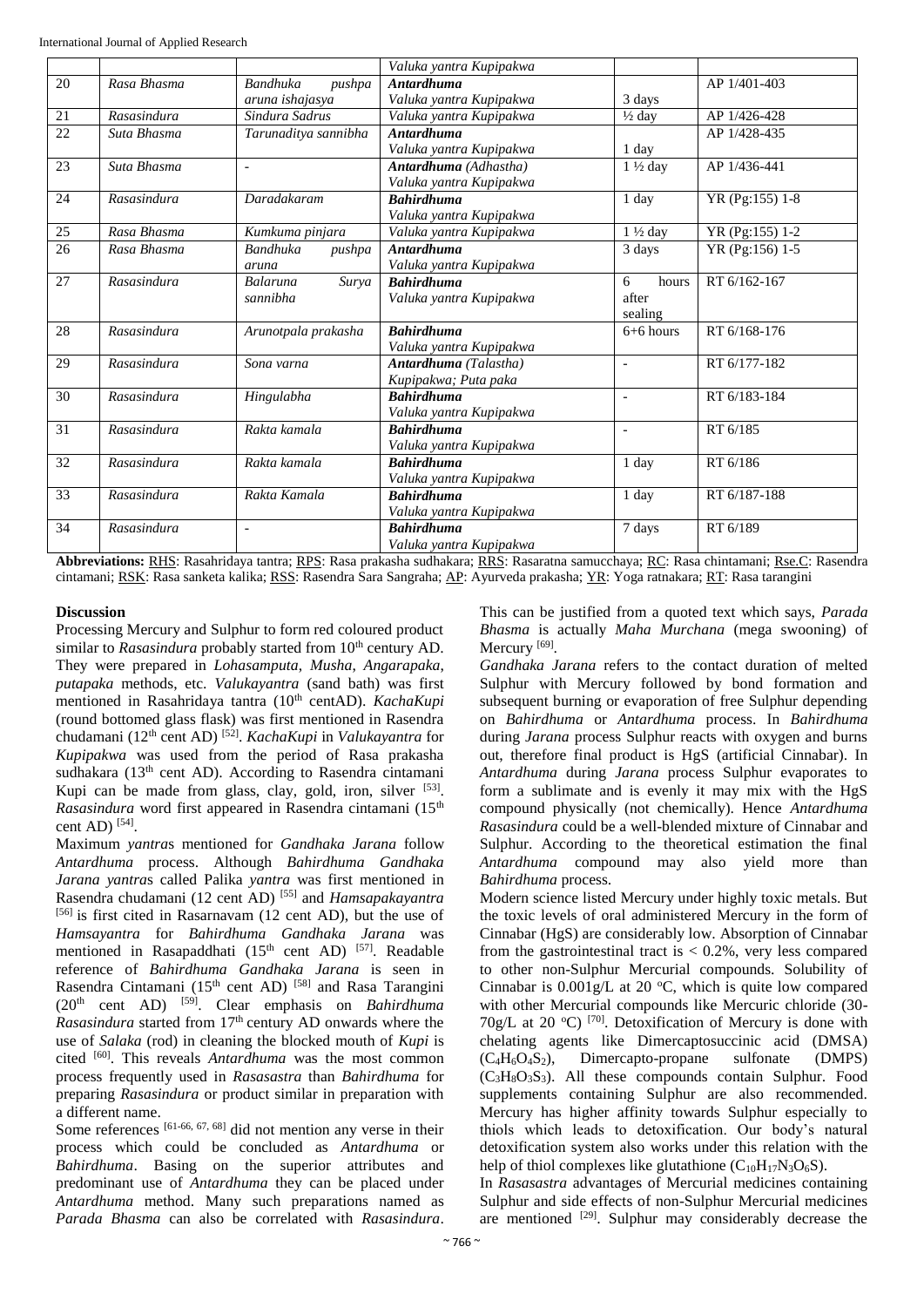accumulation of Mercury in the body in addition increases the efficacy of Mercurial therapeutic attributes. Mercury is considered to be *Yogavahi* (fast acting), particularly as a stimulant which penetrates quickly to minute parts of the body and increases the properties of herbal drugs in the formulation with its catalytic activity even in minute quantities. So, Mercury need not be available for a longer period in the body to show its action. *Rasa pushpa*, *Rasa karpura* are non-Sulphur products which are toxic in higher doses compared to *Rasasindura* and cannot be used for a longer periods even in therapeutic doses due to the risk of accumulation of Mercury. *Samaguna* (equal quantity Sulphur) *Gandhaka Jarana, Dviguna* (double), *Shadguna* (six times), *Astaguna* (eight times), *dwadasaguna* (twelve times) [71] , *Sataguna* (hundred times) and *Sahasraguna* (thousand times) are therapeutically superior in increasing order of *Jarana*. So, more the Sulphur content safer and effective is the Mercurial medicine especially in relation to *Antardhuma Rasasindura.*

## **Conclusion**

As per the critical literary study *Antardhuma* method was most commonly followed by the practitioners for *Jarana*  (digestion) and *Sa Agni* (heat applied) *Murchana* of Mercury with Sulphur. References on the importance and therapeutically superior attributes of *Antardhuma Gandhaka Jarana* are cited in the texts. Sulphur percentage could be higher compared to *Bahirdhuma*, which ensures the safety of *Antardhuma Rasasindura*. *Antardhuma* process is also ecofriendly as it is a concealed procedure. The yield of the final *Antardhuma* product may be high due to the sublimate of Sulphur and cost effective when compared to *Bahirdhuma*. Thorough Pharmacological, Analytical, Toxicology and Clinical studies should be conducted to standardise the therapeutic dose and usage of *Antardhuma Rasasindura*.

## **6. References**

- 1. Dhundhuka Natha, Rasendra Chintamani: 2/11. Siddhi Nandan Mishra, Hindi translation. Re-edition, Varanasi: Chowkhamba Sanskrit Series; 2011, 13.
- 2. Shri Sadananda Sharma, Rasa Tarangini: 6/3. Kasinath Sastra, editor. 12th edition, Delhi: Motilal Banarasidas; 1979, 103.
- 3. Shri Sadananda Sharma, Rasa Tarangini: 6/5-6. Kasinath Sastra, editor. 12th edition, Delhi: Motilal Banarasidas; 1979, 104.
- 4. Bhairava, Anandakanda: 1st Visranti 24/183. Siddhi Nandan Mishra, Hindi translation. 1st edition, Varanasi: Chowkhamba Sanskrit Series; 2008, 573.
- 5. Sri Madhava, Ayurveda prakasha: 1/137 & 1/394. Gulrajsharma Mishra, Sanskrit and Hindi commentary. Re-edition, Varanasi: Chaukhambha Bharati Academy; 2007; 80:192.
- 6. Shri Sadananda Sharma, Rasa Tarangini: 6/5. Kasinath Sastra, editor. 12th edition, Delhi: Motilal Banarasidas; 1979, 104.
- 7. Dhundhuka Natha, Rasendra Chintamani: 3/40. Siddhi Nandan Mishra, Hindi translation. Re-edition, Varanasi: Chowkhamba Sanskrit Series; 2011, 24.
- 8. Sri Madhava, Ayurveda prakasha: 1/107. Gulrajsharma Mishra, Sanskrit and Hindi commentary. Re-edition, Varanasi: Chaukhambha Bharati Academy; 2007, 63.
- 9. Somadev, Rasendra Chudamani: 4/102. Siddhi Nandan Mishra, Hindi translation. Re-edition, Varanasi: Chaukhambha Orientalia; 2009, 59.
- 10. Vagbhata, Rasaratna Samucchaya: 8/85. Indradev Tripathi, Hindi translation. 3rd edition, Varanasi: Chawkhambha Sanskrit Bhavan; 2006, 95.
- 11. Bhairava, Anandakanda: 1st Visranti 25/101. Siddhi Nandan Mishra, Hindi translation. 1st edition, Varanasi: Chowkhamba Sanskrit Series; 2008, 596.
- 12. Shri Sadananda Sharma, Rasa Tarangini: 5/100. Kasinath Sastra, editor. 12th edition, Delhi: Motilal Banarasidas; 1979, 97.
- 13. Vagbhata, Rasaratna Samucchaya: 11/18. Indradev Tripathi, Hindi translation. 3rd edition, Varanasi: Chawkhambha Sanskrit Bhavan; 2006, 120.
- 14. Dhundhuka Natha, Rasendra Chintamani: 2/2. Siddhi Nandan Mishra, Hindi translation. Re-edition, Varanasi: Chowkhamba Sanskrit Series; 2011, 11.
- 15. Sri Madhava, Ayurveda prakasha: 1/137 & 1/396. Gulrajsharma Mishra, Sanskrit and Hindi commentary. Re-edition, Varanasi: Chaukhambha Bharati Academy; 2007; 80:193.
- 16. Shri Sadananda Sharma, Rasa Tarangini: 6/1. Kasinath Sastra, editor. 12th edition, Delhi: Motilal Banarasidas; 1979, 102.
- 17. Bhairavananda yogi, Rasarnavam: 11/220. Indradev Tripathi, Hindi commentary. 4th edition, Varanasi: Choukhamba Sanskrit Series; 2001, 170.
- 18. Sri Madhava, Ayurveda prakasha: 1/137. Gulrajsharma Mishra, Sanskrit and Hindi commentary. Re-edition, Varanasi: Chaukhambha Bharati Academy; 2007, 80.
- 19. Bhairava, Anandakanda: 1st Visranti 26/78. Siddhi Nandan Mishra, Hindi translation. 1st edition, Varanasi: Chowkhamba Sanskrit Series; 2008, 610.
- 20. Bhairava, Anandakanda: 1st Visranti 5/86. Siddhi Nandan Mishra, Hindi translation. 1st edition, Varanasi: Chowkhamba Sanskrit Series; 2008, 122.
- 21. Bhairava, Anandakanda: 1st Visranti 23/174 & 23/191- 193. Siddhi Nandan Mishra, Hindi translation. 1st edition, Varanasi: Chowkhamba Sanskrit Series; 2008, 487:489.
- 22. Sri Madhava, Ayurveda prakasha: 1/183. Gulrajsharma Mishra, Sanskrit and Hindi commentary. Re-edition, Varanasi: Chaukhambha Bharati Academy; 2007, 97.
- 23. Shri Sadananda Sharma, Rasa Tarangini: 6/4. Kasinath Sastra, editor. 12th edition, Delhi: Motilal Banarasidas; 1979, 104.
- 24. Sri Madhava, Ayurveda prakasha: 1/137. Gulrajsharma Mishra, Sanskrit and Hindi commentary. Re-edition, Varanasi: Chaukhambha Bharati Academy; 2007, 80.
- 25. Bhairavananda yogi, Rasarnavam: 11/82. Indradev Tripathi, Hindi commentary. 4th edition, Varanasi: Choukhamba Sanskrit Series; 2001, 151.
- 26. Govinda bhagavatpad, Rasahridaya Tantra: 3/20. Vaidyaraj Pavani Prasad Sharma, Hindi commentary, 1st edition, Varanasi: Chowkhambha Sanskrti; 2003, 55.
- 27. Govinda bhagavatpad, Rasahridaya Tantra: 19/60. Vaidyaraj Pavani Prasad Sharma, Hindi commentary, 1st edition, Varanasi: Chowkhambha Sanskrti; 2003, 235.
- 28. Sri Madhava, Ayurveda prakasha: 1/182. Gulrajsharma Mishra, Sanskrit and Hindi commentary. Re-edition, Varanasi: Chaukhambha Bharati Academy; 2007, 97.
- 29. Shri Sadananda Sharma, Rasa Tarangini: 6/7-8. Kasinath Sastra, editor. 12th edition, Delhi: Motilal Banarasidas; 1979, 104.
- 30. Dhundhuka Natha, Rasendra Chintamani: 2/5. Siddhi Nandan Mishra, Hindi translation. Re-edition, Varanasi: Chowkhamba Sanskrit Series; 2011, 11.